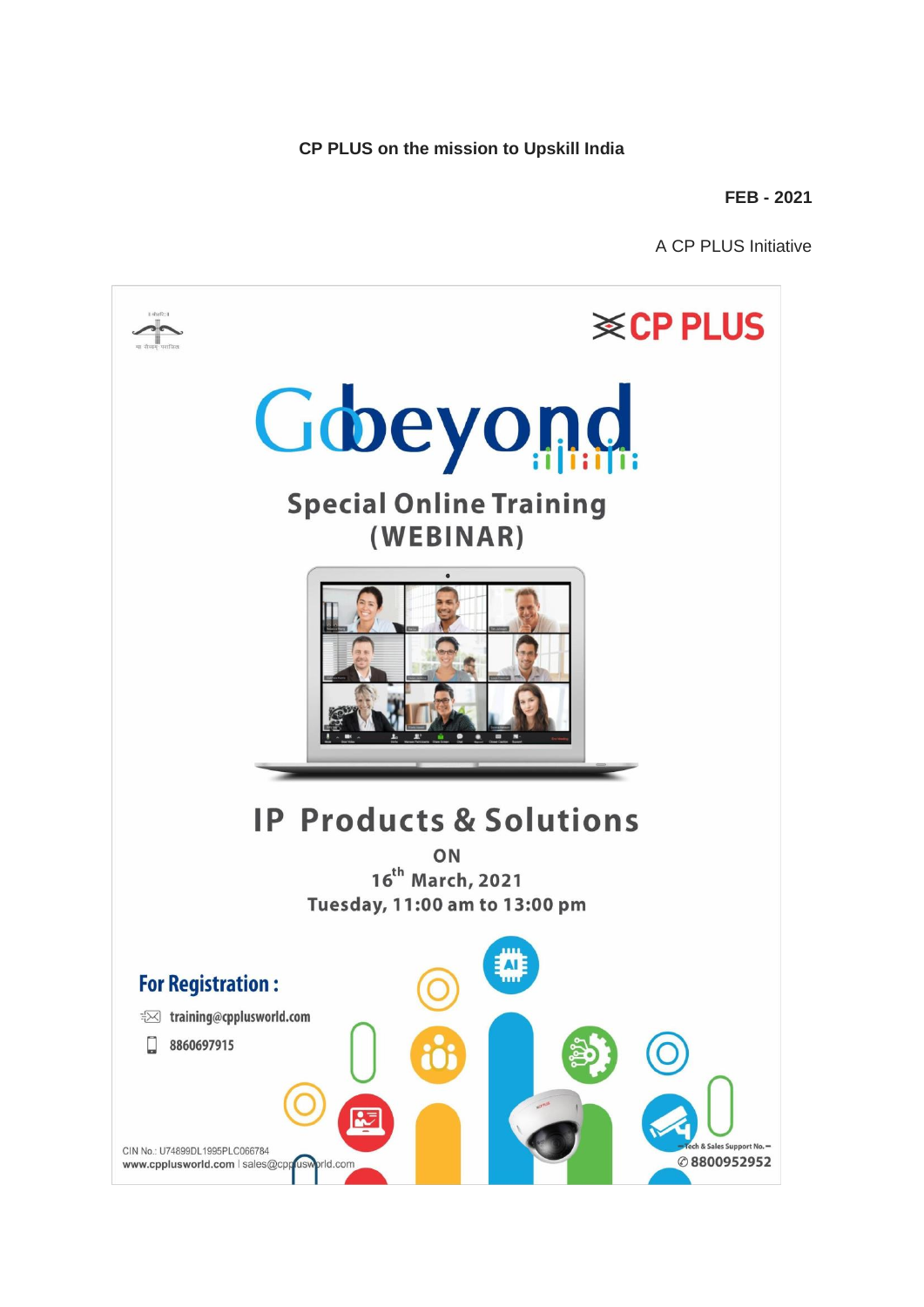

As the surveillance and security industry in India is a quite nascent one, where only in the past 10-15 years the public has started to comprehend the vitally important role a surveillance system plays in keeping us secure. The installation of a surveillance system, no matter how big or small encompasses hi-tech issues and the general public in the country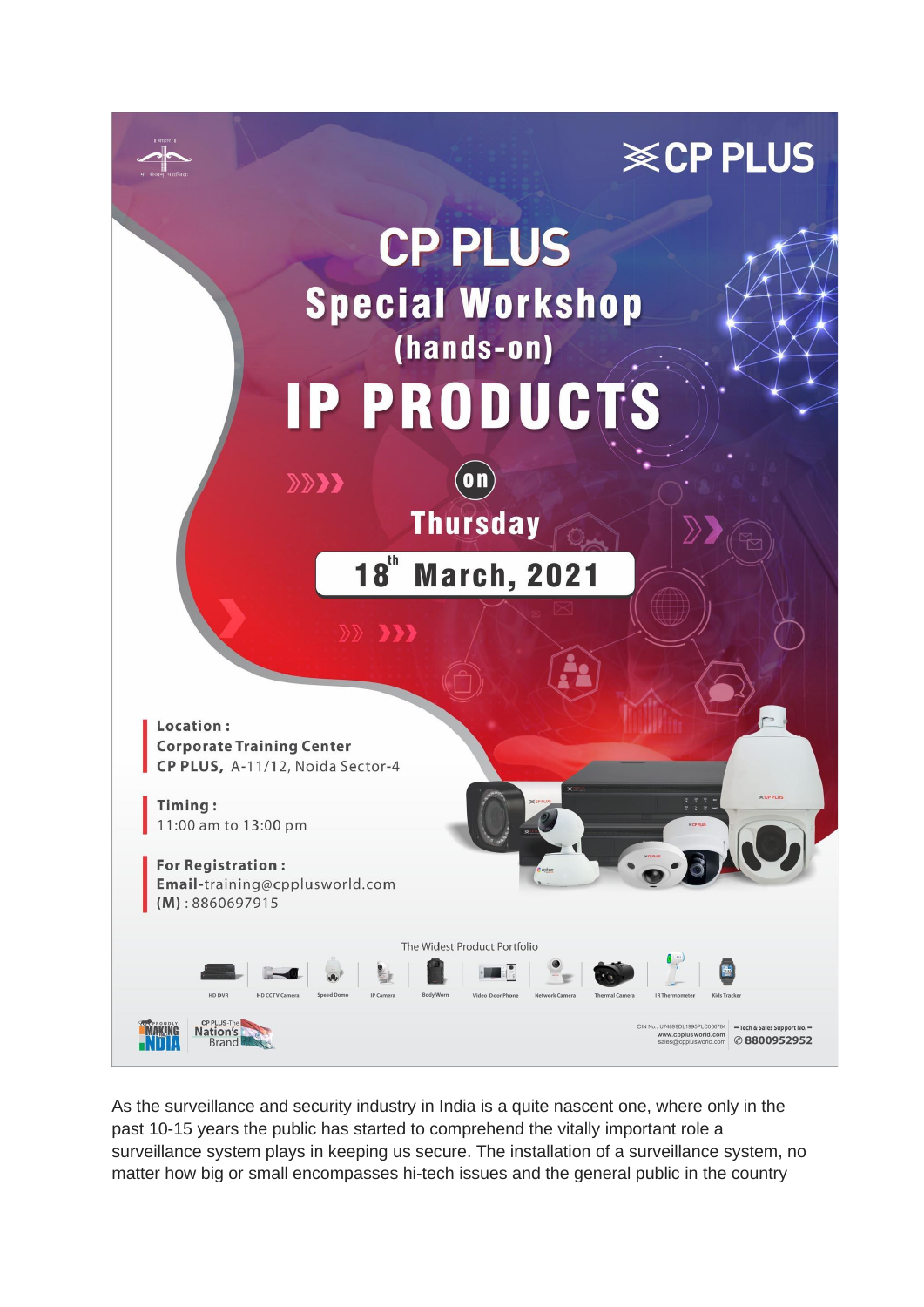had no training or know-how as to how to set up surveillance solutions in their homes and offices. Having a security system in place does not just mean buying CCTV cameras but having the proper know-how of the functioning of your surveillance system to achieve effective results. CCTV cameras and a well-integrated IP system can be used for much more than providing inherent security and crime reduction when linked to external platforms to keep a check on rail tracks, water storage facilities, to determine the pollution level, to measure temperatures, among so many other uses.

Understanding the need to move in the digital surveillance sector, tech entrepreneurs jumped in at the opportunity and thus, finally, India's journey towards electronic surveillance started. The lack of presence of the surveillance and security industry in the country up until the early 2000s meant that just like there were no Indian surveillance products available, there was no on-the-field workforce that could install and maintain the surveillance solutions. As the industry began to take shape in the country, so did the workforce. Workers from other industries like cabling, television, and telephone maintainers switched over to the rapidly growing surveillance industry. As a result of all this, the surveillance market has been growing 25-30% every year for a decade and now 6 to 7 lakh new cameras are being installed across the nation every month.

This meant that the indigenization of surveillance products and services was becoming more and more imperative as the need to have local products especially when it comes to security and surveillance became apparent. This gave a result in the establishment of a magnificent production facility at Tirupati, Andhra Pradesh by Aditya Group, taking the lead on the Government of India's initiative - Make in India.

"But as just producing cameras locally will not do much good without a workforce that could install and maintain them, CP PLUS amalgamated another initiative by the government, Skill India to provide a qualified workforce that could lead India into becoming a completely secured nation." - Aditya Khemka, Managing Director, CP PLUS

CP PLUS Certification Program aims to train and educate Surveillance System Engineers (SSE) to Install, Operate, and Maintain CP PLUS products, design intelligent security solutions, and provide lifetime sustenance for total customer satisfaction. As well as aims to technically empower the workforce in all areas of operation including sales, purchases, designing of surveillance devices for the purposes of enlarging the safety net of the general population and to make the overall infrastructure of the country yet more secure because, after all, it is the number of the workforce which matters.

Thus, Mr. Aditya Khemka, Managing Director of CP PLUS, took on the onerous task along with the Ministry of Skill Development and Entrepreneurship to impart knowledge to India's CCTV workforce through his 10,000+ pan-India partner base. In 2018, CP PLUS collaborated with IASC Sector Skill Council and launched the certification training programs for industrial system integrators and their partners under the title of Mission Tech.

Since then, CP PLUS has trained and certified approx. 3000 people across India on the high-end CCTV technology including IP from 2018 till March 2020, when this training was suspended due to the COVID-19 pandemic and the following lockdown.